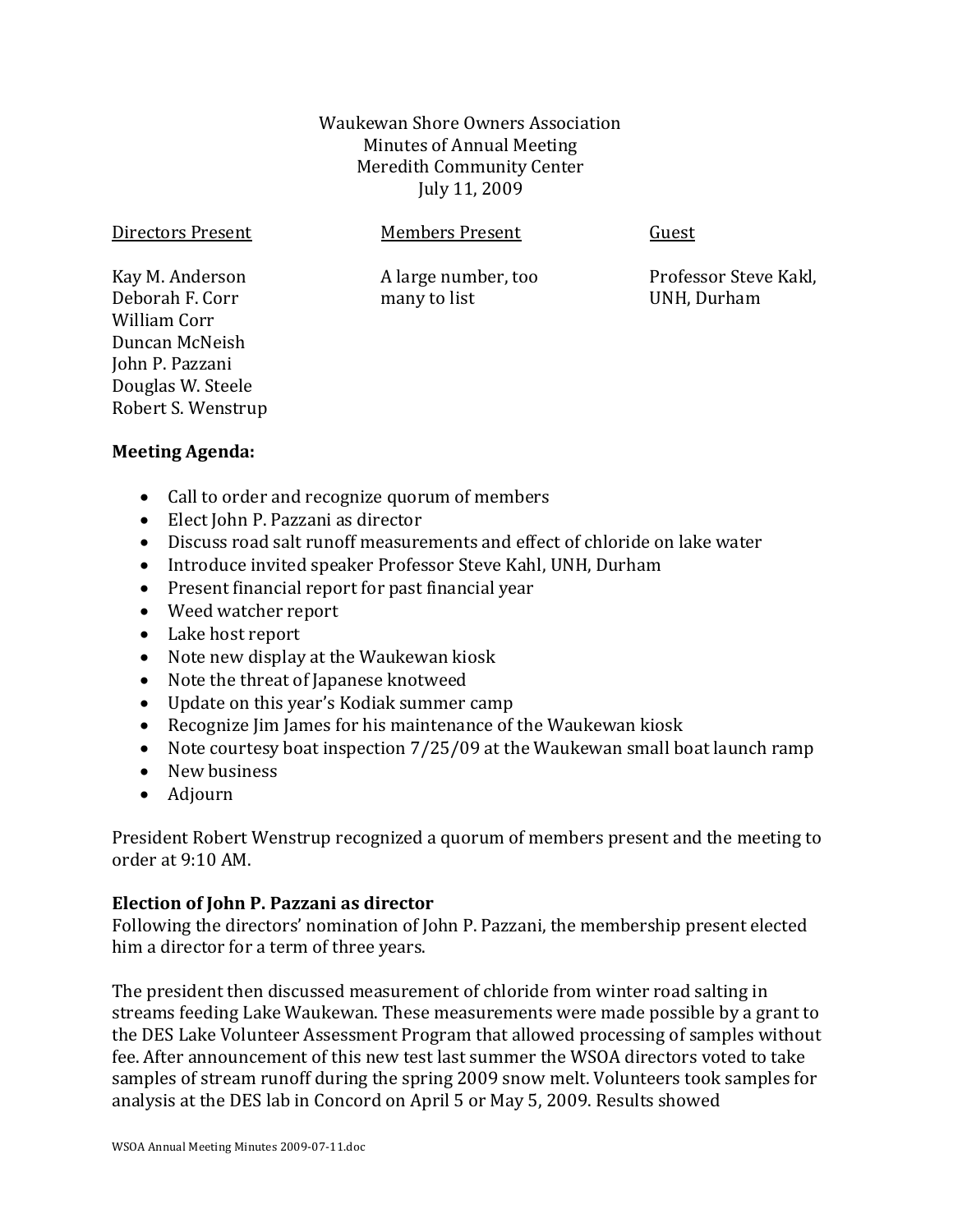concentrations of chloride ranging from 11 to 66 mg/liter in 10 of the 12 samples, as compared to a reference level of 2 mg/liter for rural lakes. Levels as high as 250 mg/liter were measured during Melissa Greenawalt-Yelle's investigation.

After these results were received, the president received a long-awaited copy of Melissa Greenawalt-Yelle's Plymouth State University master's thesis that assessed the Lake Waukewan water quality by assessing biological, water chemistry and land use. Her thesis showed that chloride content in Lake Waukewan water correlated with the dramatic rise in specific conductivity in the water from 1991 to 2005. Specific conductivity has long been considered the most serious threat to Lake Waukewan water quality. The main component of stream and lake specific conductivity is sodium and chloride, the components of winter road salt. In addition the runoff of chloride from surrounding streams continued throughout the year, not just during spring runoff.

Ms. Greenawalt-Yelle noted the following in her thesis: "Rising chloride levels in the Waukewan watershed may contribute to numerous changes in the lake and its tributaries; past research has indicated that, above concentrations of 10 mg/L chloride, phytoplankton were replaced by blue green algae, many of which are responsible for toxic blooms in lakes….Lake Waukewan has experienced several blooms of the cyanobacteria *Anabaena* since 2004; these have occurred nearest the most urbanized subwatersheds with the highest chloride levels….. As *Anabaena* presents a human health hazard and results in increased water treatment costs, further management efforts may be directed at decreasing chloride inputs to Lake Waukewan."

The problem of road salt entering the lake is compounded by the fact that much of the salt runoff comes from state roads around the lake.

The directors have decided to continue chloride measurements in streams feeding Lake Waukewan and have included chloride measurements in the routine summer test taken by VLAP volunteers throughout the summer months.

After this data was presented to the Meredith selectmen in May, they agreed to meet with the WSOA to discuss this issue further.

This is an issue that will be discussed further in the future.

# **Dr. Kahl's Invited presentation**

The president then introduced the featured speaker, Professor Steve Kahl, now a research professor at UNH, Durham. He has long maintained that the increase in specific conductivity is the most serious threat to our lake. Dr. Kahl has long been a friend of the WSOA. As founder of the Center for the Environment at Plymouth State University, he began using two graduate students to collaborate on one project, a comprehensive study of Lake Waukewan water quality from two perspectives: a study of the impact of impervious ground cover and development on water quality and a corresponding study of biological and chemical health based on a study of water in streams feeding the lake.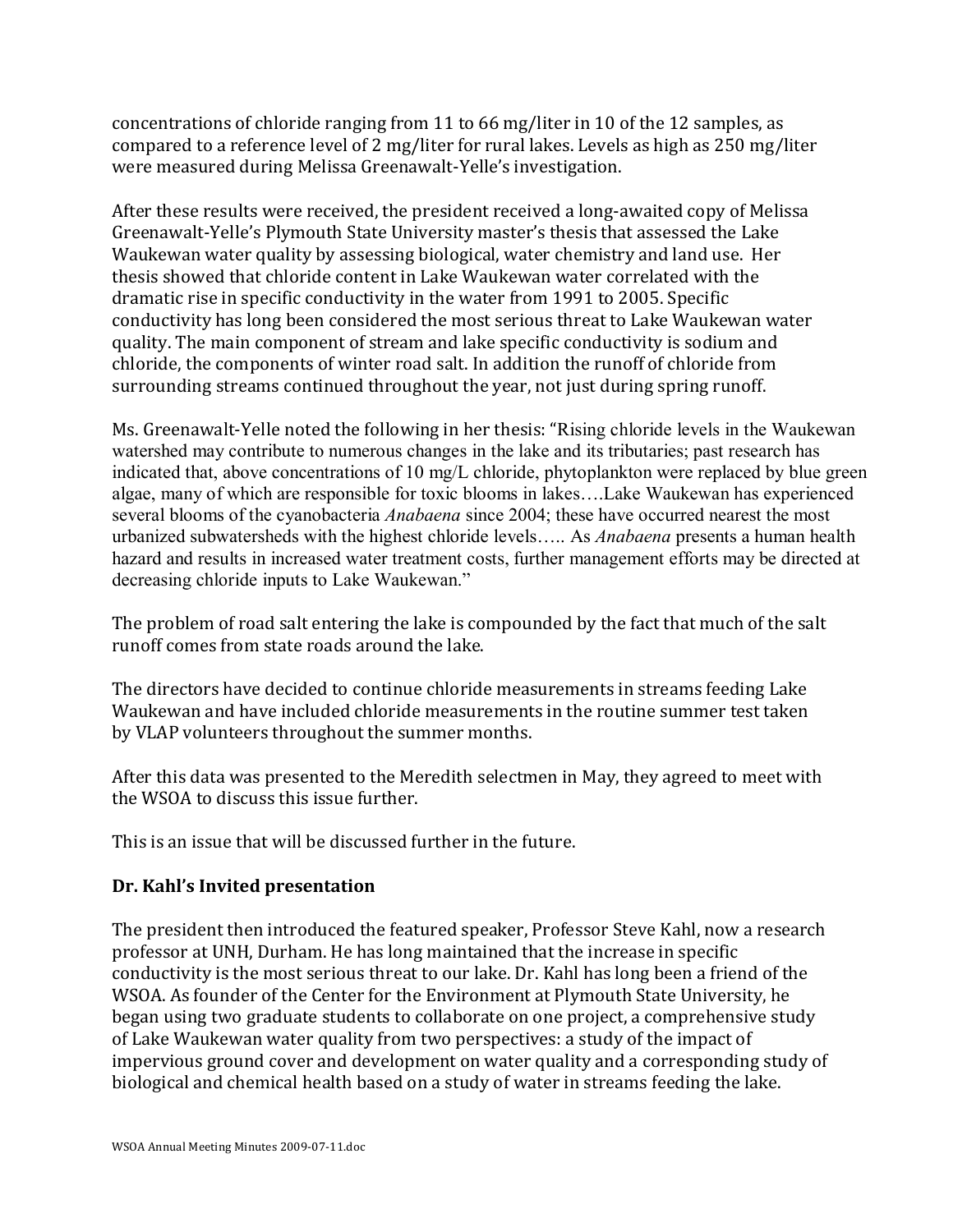Linda Madorma, MS and Melissa Greenawalt-Yelle, MS, featured speakers at last year's annual meeting collaborated on this study.

Professor Kahl began by comparing lake water to a complex chemical and biological mix in a laboratory Petri dish. A healthy sample of lake water must be free of foreign materials. Salt and its constituent sodium and chloride ions are foreign to lake water. As foreign materials, their addition to lake water threatens the health of the lake. We must reduce the transfer of foreign materials if we wish to maintain a healthy lake environment.

He then continued the theme of reducing the inflow of surface runoff from our lake, a consequence of development (i.e. rapid increase in impervious surfaces—paved areas, roofing, decks—on land previously covered by vegetation) in the watershed, but particularly around the shoreline.

He showed images of his shoreline house in Maine; the house was barely visible from the water because of the heavy growth of shrubs and trees along the shoreline. He contrasted that with the now too common practice of grass to the shoreline. He commented that grass to the shoreline without a raised buffer and/or vegetation along the shoreline allows water from impervious surfaces to run off over the grass, carrying nitrogen, phosphorus, loose soil and debris right into the lake.

In contrast he said that no runoff from his property reaches his lake. Period.

He noted that shore owners have a simple choice: protect your shoreline and lake water from surface runoff or pay the price—reduction in the value of your property as lake quality deteriorates, loss of recreation use as weeds and algae clog the shoreline water.

As examples, confirmation can be found by observing almost any of the urban lakes in New England.

Personal example and peer pressure work. His example has had an effect on his lake in Maine. We can do the same for Lake Waukewan.

# **Minutes of the July 19, 2008 annual meeting**

A motion was made and seconded to approve the published minutes of the July 19, 2008 annual meeting. The minutes were approved as published.

# **Treasurer's report**

Deborah Corr presented the treasurer's report. The membership present voted to accept the treasurer's report as presented.

# **Weed Watchers program, Lake Host program and Kodiak summer camp**